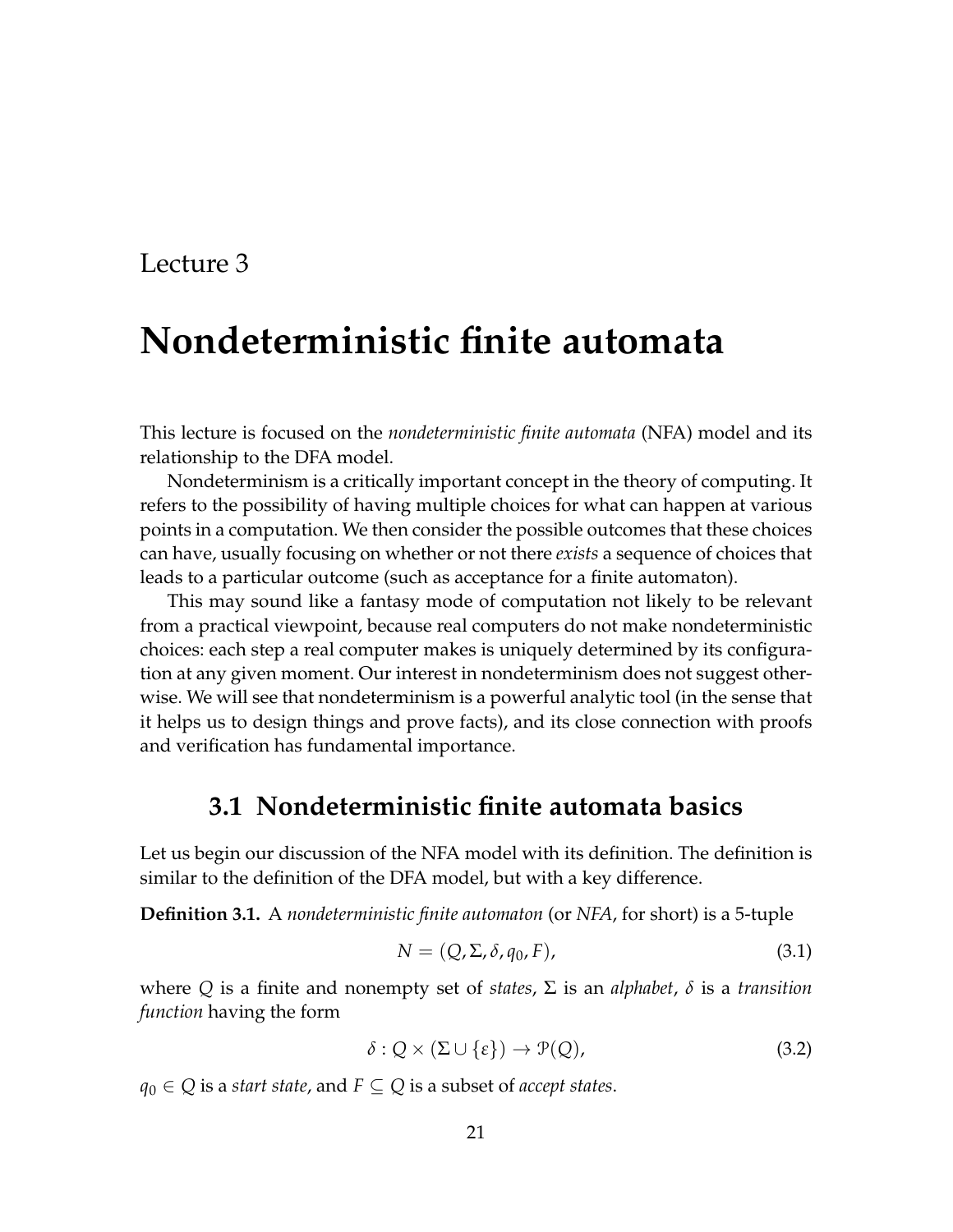The key difference between this definition and the analogous definition for DFAs is that the transition function has a different form. For a DFA we had that *δ*(*q*, *a*) was a *state*, for any choice of a state *q* ∈ *Q* and a symbol *a* ∈ Σ, representing the next state that the DFA would move to if it was in the state *q* and read the symbol *a*. For an NFA, each *δ*(*q*, *a*) is not a state, but rather a *subset of states*, which is equivalent to  $\delta(q, a)$  being an element of the power set  $\mathcal{P}(Q)$ . This subset represents all of the *possible states* that the NFA could move to when in state *q* and reading symbol *a*. There could be just a single state in this subset, or there could be multiple states, or there might even be no states at all—it is possible to have  $\delta(q, a) = \varnothing$ .

We also have that the transition function of an NFA is not only defined for every pair  $(q, a) \in Q \times \Sigma$ , but also for every pair  $(q, \varepsilon)$ . Here, as always in this course, *ε* denotes the empty string. By defining *δ* for such pairs we are allowing for so-called *ε-transitions*, where an NFA may move from one state to another without reading a symbol from the input.

#### **State diagrams**

<span id="page-1-0"></span>Similar to DFAs, we sometimes represent NFAs with state diagrams. This time, for each state *q* and each symbol *a*, there may be multiple arrows leading out of the circle representing the state *q* labeled by *a*, which tells us which states are contained in  $\delta(q, a)$ , or there may be no arrows like this when  $\delta(q, a) = \emptyset$ . We may also label arrows by *ε*, which indicates where the *ε*-transitions lead.

Figure [3.1](#page-1-0) gives an example of a state diagram for an NFA. In this figure, we see that  $Q = \{q_0, q_1, q_2, q_3\}$ ,  $q_0$  is the start state, and  $F = \{q_1\}$ , just like we would have if this diagram represented a DFA. It is reasonable to guess from the diagram that the alphabet for the NFA it describes is  $\Sigma = \{0, 1\}$ , although all we can be sure of is that  $\Sigma$  includes the symbols 0 and 1; it could be, for instance, that  $\Sigma = \{0, 1, 2\}$ , but it so happens that  $\delta(q, 2) = \emptyset$  for every  $q \in \mathcal{Q}$ . Let us agree, however, that unless we explicitly indicate otherwise, the alphabet for an NFA described by a state diagram includes precisely those symbols (not including *ε* of course) that label transitions in the diagram, so that  $\Sigma = \{0,1\}$  for this particular example. The transition function, which must take the form

$$
\delta: Q \times (\Sigma \cup \{\varepsilon\}) \to \mathcal{P}(Q), \tag{3.3}
$$

is given by

$$
\begin{array}{llll}\n\delta(q_0, 0) = \{q_1\}, & \delta(q_0, 1) = \{q_0\}, & \delta(q_0, \varepsilon) = \varnothing, \\
\delta(q_1, 0) = \{q_1\}, & \delta(q_1, 1) = \{q_3\}, & \delta(q_1, \varepsilon) = \{q_2\}, \\
\delta(q_2, 0) = \{q_1, q_2\}, & \delta(q_2, 1) = \varnothing, & \delta(q_2, \varepsilon) = \{q_3\}, \\
\delta(q_3, 0) = \{q_0, q_3\}, & \delta(q_3, 1) = \varnothing, & \delta(q_3, \varepsilon) = \varnothing.\n\end{array} \tag{3.4}
$$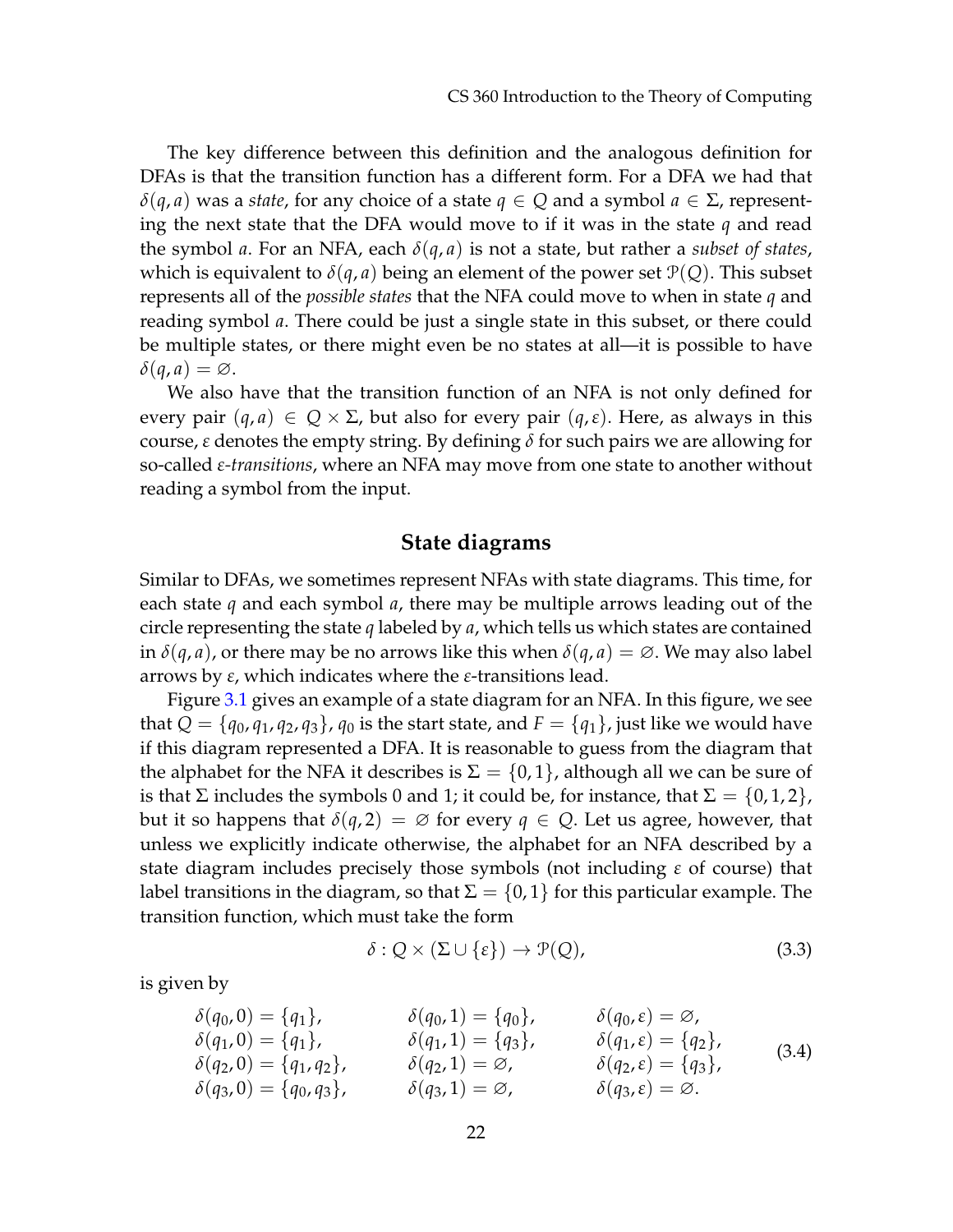

Figure 3.1: The state diagram of an NFA.

#### **NFA computations**

Next let us consider the definition of acceptance and rejection for NFAs. This time we will start with the formal definition and then try to understand what it says.

<span id="page-2-0"></span>**Definition 3.2.** Let  $N = (Q, \Sigma, \delta, q_0, F)$  be an NFA and let  $w \in \Sigma^*$  be a string. The NFA *N* accepts w if there exists a natural number  $m \in \mathbb{N}$ , a sequence of states  $r_0, \ldots, r_m$ , and a sequence of either symbols or empty strings  $a_1, \ldots, a_m \in \Sigma \cup \{\varepsilon\}$ such that the following statements all hold:

1.  $r_0 = q_0$ . 2.  $r_m \in F$ . 3.  $w = a_1 \cdots a_m$ . 4.  $r_{k+1} \in \delta(r_k, a_{k+1})$  for every  $k \in \{0, \ldots, m-1\}.$ 

If *N* does not accept *w*, then we say that *N rejects w*.

We can think of the computation of an NFA *N* on an input string *w* as being like a single-player game, where the goal is to start on the start state, make moves from one state to another, and end up on an accept state. If you want to move from a state *q* to a state *p*, there are two possible ways to do this: you can move from *q* to *p* by reading a symbol *a* from the input, provided that  $p \in \delta(q, a)$ ; or you can move from *q* to *p* without reading a symbol, provided that  $p \in \delta(q, \varepsilon)$  (i.e., there is an *ε*-transition from *q* to *p*). To win the game, you must not only end on an accept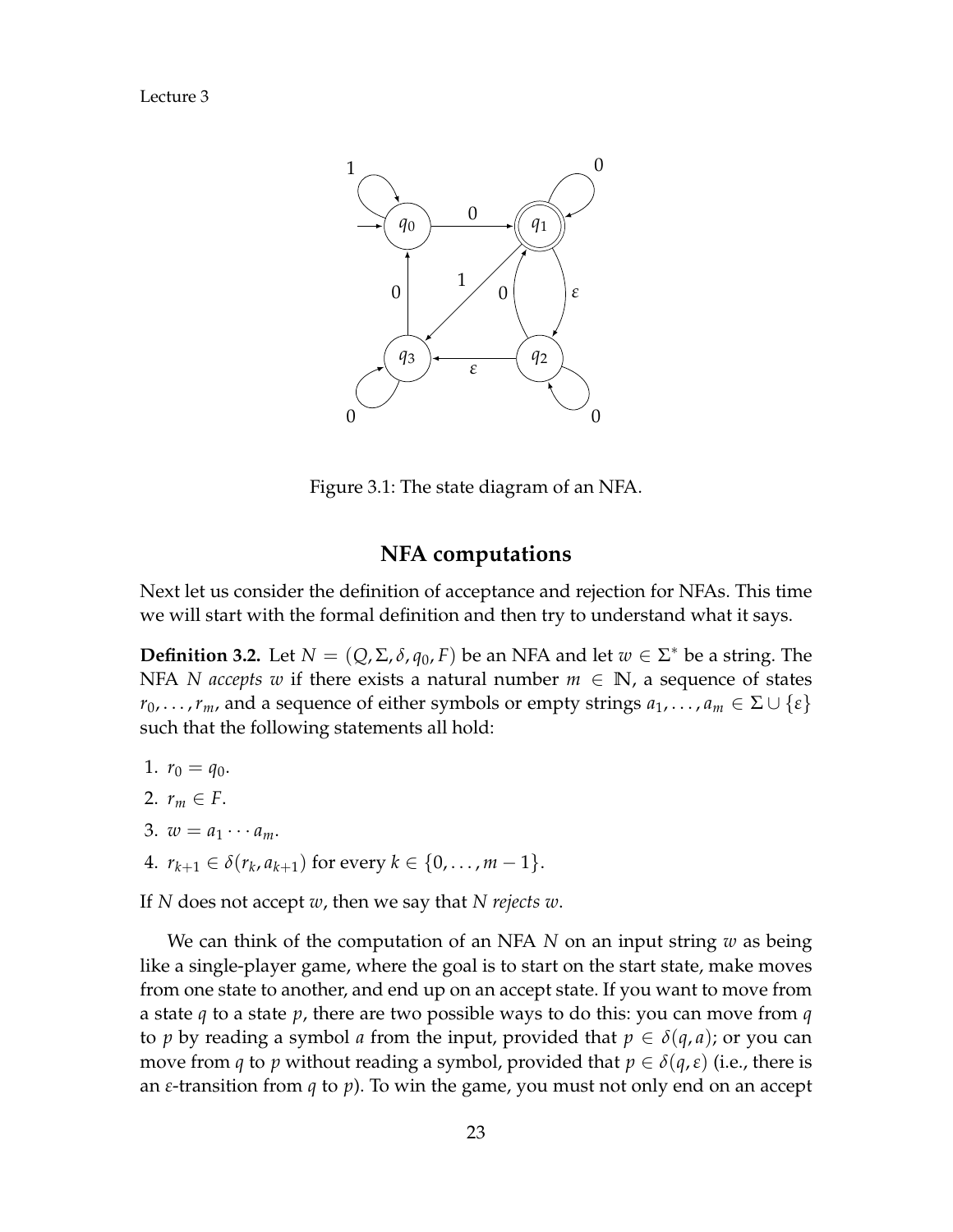state, but you must also have read every symbol from the input string *w*. To say that *N* accepts *w* means that *it is possible* to win the corresponding game.

Definition [3.2](#page-2-0) essentially formalizes the notion of winning the game we just discussed: the natural number *m* represents the number of moves you make and  $r_0, \ldots, r_m$  represent the states that are visited. In order to win the game you have to start on state  $q_0$  and end on an accept state, which is why the definition requires  $r_0 = q_0$  and  $r_m \in F$ , and it must also be that every symbol of the input is read by the end of the game, which is why the definition requires  $w = a_1 \cdots a_m$ . The condition  $r_{k+1} \in \delta(r_k, a_{k+1})$  for every  $k \in \{0, \ldots, m-1\}$  corresponds to every move being a legal move in which a valid transition is followed.

We should take a moment to note how the definition works when  $m = 0$ . The natural numbers (as we have defined them) include 0, so there is nothing that prevents us from considering  $m = 0$  as one way that a string might potentially be accepted. If we begin with the choice  $m = 0$ , then we must consider the existence of a sequence of states  $r_0, \ldots, r_0$  and a sequence of symbols or empty strings  $a_1, \ldots, a_0 \in \Sigma \cup \{\varepsilon\}$ , and whether or not these sequences satisfy the four requirements listed in the definition. There is nothing wrong with a sequence of states having the form  $r_0, \ldots, r_0$ , by which we really just mean the sequence  $r_0$  having a single element. The sequence  $a_1, \ldots, a_0 \in \Sigma \cup \{\varepsilon\}$ , on the other hand, looks like it does not make any sense—but it actually does make sense if you interpret it as an *empty* sequence having no elements in it. The condition  $w = a_1 \cdots a_0$  in this case, which refers to a concatenation of an empty sequence of symbols or empty strings, is that it means  $w = \varepsilon$ .<sup>[1](#page-3-0)</sup> Asking that the condition  $r_{k+1} \in \delta(r_k, a_{k+1})$  should hold for every  $k \in \{0, \ldots, m-1\}$  when  $m = 0$  is a vacuous statement, and is therefore trivially true, because there are no values of *k* to worry about. Thus, if it is the case that the initial state  $q_0$  of the NFA we are considering happens to be an accept state, and our input is the empty string, then the NFA accepts—for we can take  $m = 0$ and  $r_0 = q_0$ , and the definition is satisfied.

Note that we could have done something similar in our definition for when a DFA accepts: if we allowed  $n = 0$  in the second statement of that definition, it would be equivalent to the first statement, and so we really did not need to take the two possibilities separately. Alternatively, we could have added a special case to Definition [3.2,](#page-2-0) but it would make the definition longer, and the convention described above is good to know about anyway.

Along similar lines to what we did for DFAs, we can define an extended version of the transition function of an NFA. In particular, if  $\delta$  :  $Q \times \Sigma \rightarrow \mathcal{P}(Q)$  is a

<span id="page-3-0"></span><sup>1</sup> Note that it is a *convention*, and not something you can deduce, that the concatenation of an empty sequence of symbols gives you the empty string. It is similar to the convention that the sum of an empty sequence of numbers is 0 and the product of an empty sequence of numbers is 1.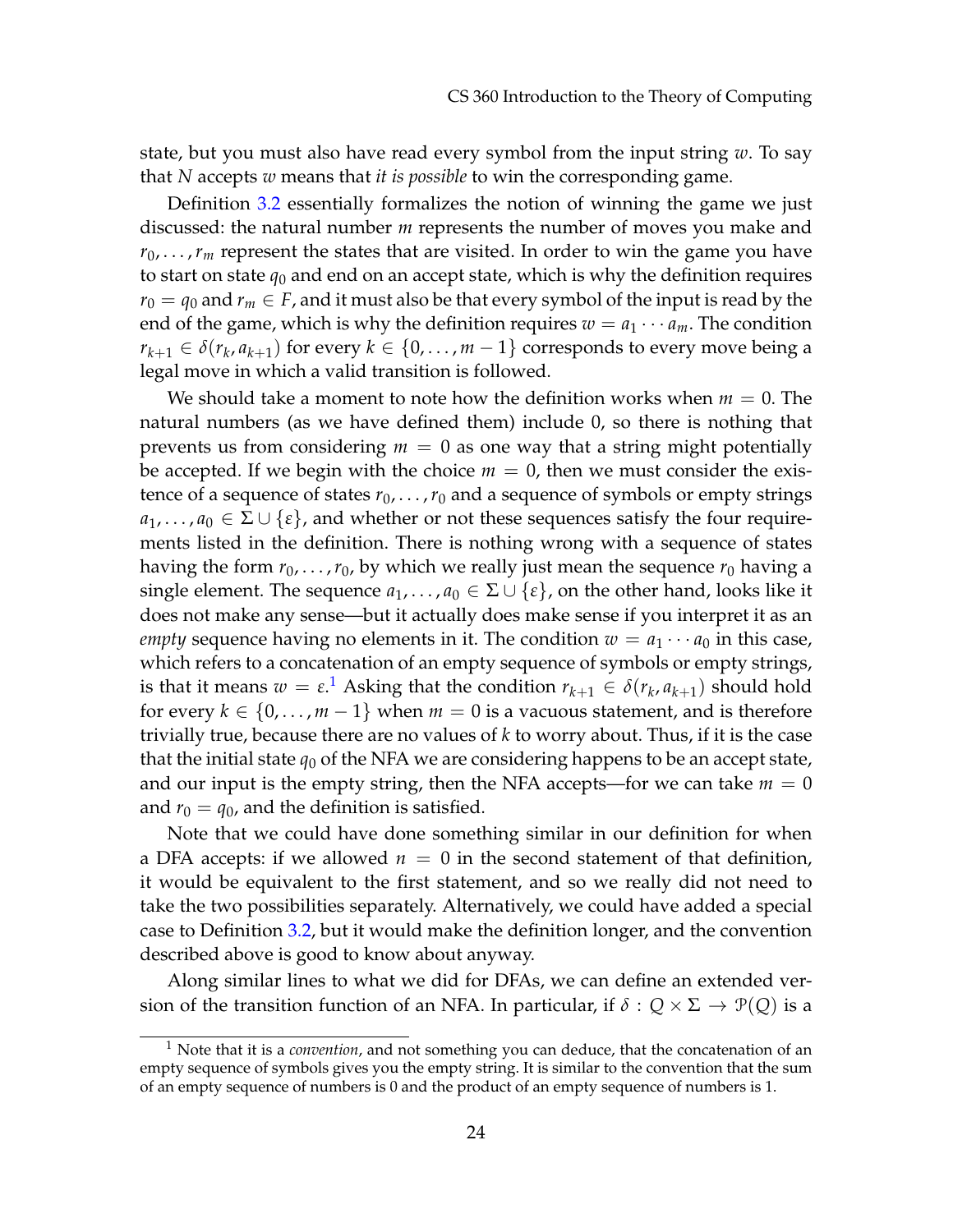transition of an NFA, we define a new function

$$
\delta^* : Q \times \Sigma^* \to \mathcal{P}(Q) \tag{3.5}
$$

as follows. First, we define the *ε-closure* of any set *R* ⊆ *Q* as

$$
\varepsilon(R) = \left\{ q \in Q : \begin{array}{l} q \text{ is reachable from some } r \in R \text{ by following} \\ \text{zero or more } \varepsilon\text{-transitions} \end{array} \right\}.
$$
 (3.6)

Another way of defining  $\varepsilon(R)$  is to say that it is the intersection of all subsets  $T \subseteq Q$ satisfying these conditions:

1. 
$$
R \subseteq T
$$
.

2.  $\delta(q,\varepsilon) \subseteq T$  for every  $q \in T$ .

We can interpret this alternative definition as saying that  $\varepsilon(R)$  is the *smallest* subset of *Q* that contains *R* and is such that you can never get out of this set by following an *ε*-transition.

With the notion of the *ε*-closure in hand, we define  $\delta^*$  recursively as follows:

1. 
$$
\delta^*(q, \varepsilon) = \varepsilon(\{q\})
$$
 for every  $q \in Q$ , and

2. 
$$
\delta^*(q, aw) = \bigcup_{p \in \varepsilon(\{q\})} \bigcup_{r \in \delta(p,a)} \delta^*(r, w)
$$
 for every  $q \in Q$ ,  $a \in \Sigma$ , and  $w \in \Sigma^*$ .

Intuitively speaking,  $\delta^*(q,w)$  is the set of all states that you could potentially reach by starting on the state *q*, reading *w*, and making as many *ε*-transitions along the way as you like. To say that an NFA  $N = (Q, \Sigma, \delta, q_0, F)$  accepts a string  $w \in \Sigma^*$  is equivalent to the condition that  $\delta^*(q_0, w) \cap F \neq \emptyset$ .

Also similar to DFAs, the notation L(*N*) denotes the language *recognized* by an NFA *N*:

$$
L(N) = \{ w \in \Sigma^* : N \text{ accepts } w \}. \tag{3.7}
$$

## **3.2 Equivalence of NFAs and DFAs**

It seems like NFAs might potentially be more powerful than DFAs because NFAs have the option to use nondeterminism. This is not the case, as the following theorem states.

**Theorem 3.3.** Let  $\Sigma$  be an alphabet and let  $A \subseteq \Sigma^*$  be a language. The language A is *regular if and only if*  $A = L(N)$  *for some NFA N.* 

Let us begin by breaking this theorem down, to see what needs to be shown in order to prove it. First, it is an "if and only if" statement, so there are two things to prove: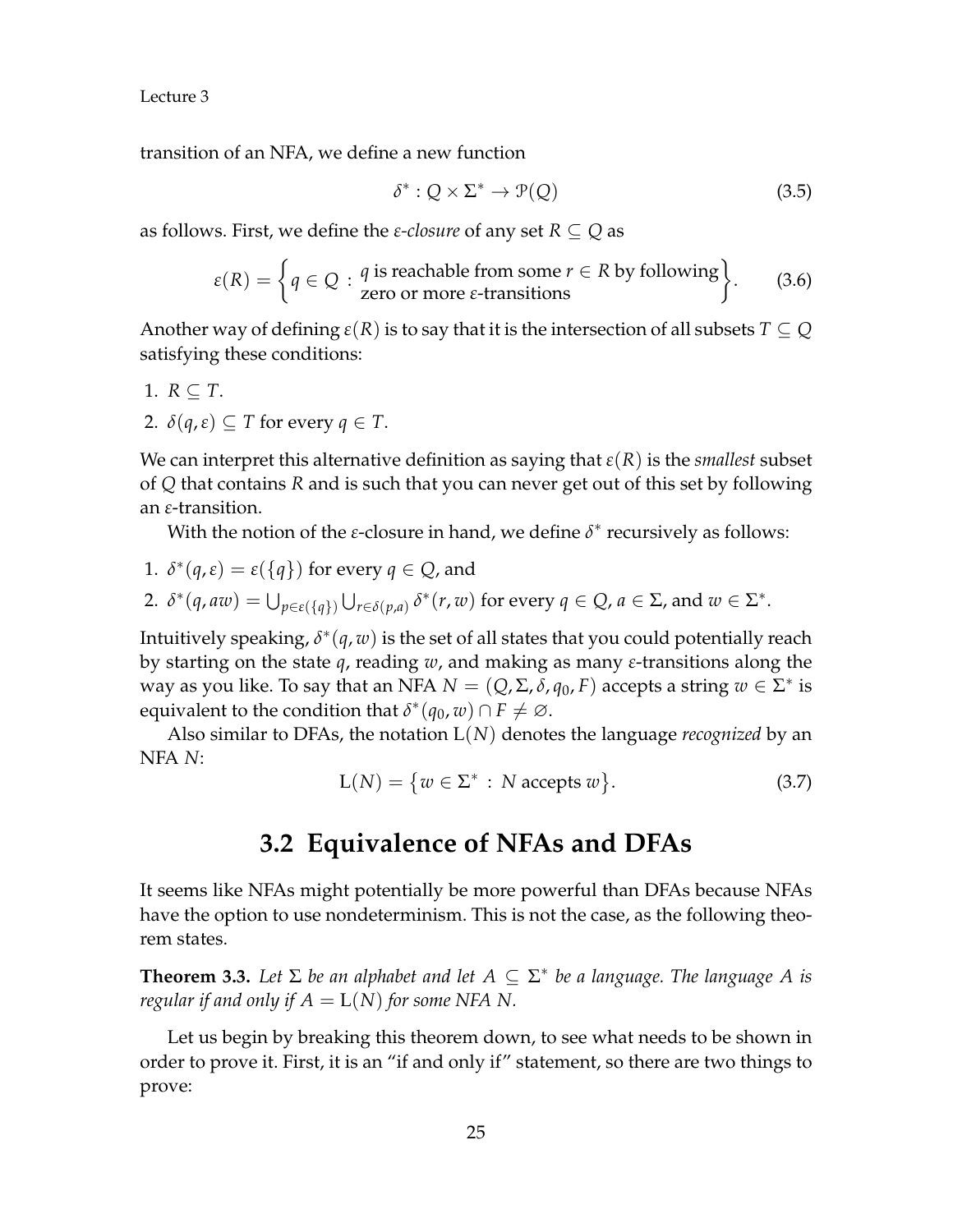- 1. If *A* is regular, then  $A = L(N)$  for some NFA *N*.
- 2. If  $A = L(N)$  for some NFA *N*, then *A* is regular.

If you were in a hurry and had to choose one of these two statements to prove, you would be wise to choose the first: it is the easier of the two by far. In particular, suppose *A* is regular, so by definition there exists a DFA  $M = (Q, \Sigma, \delta, q_0, F)$ that recognizes *A*. The goal is to define an NFA *N* that also recognizes *A*. This is simple, as we can just take *N* to be the NFA whose state diagram is the same as the state diagram for *M*. At a formal level, *N* is not *exactly* the same as *M*; because *N* is an NFA, its transition function will have a different form from a DFA transition function, but in this case the difference is only cosmetic. More formally speaking, we can define  $N = (Q, \Sigma, \mu, q_0, F)$  where the transition function  $\mu$  :  $Q \times (\Sigma \cup \{\varepsilon\}) \rightarrow \mathcal{P}(Q)$  is defined as

$$
\mu(q, a) = \{\delta(q, a)\} \quad \text{and} \quad \mu(q, \varepsilon) = \varnothing \tag{3.8}
$$

for all  $q \in Q$  and  $a \in \Sigma$ . It is the case that  $L(N) = L(M) = A$ , and so we are done.

Now let us consider the second statement listed above. We assume  $A = L(N)$ for some NFA  $N = (Q, \Sigma, \delta, q_0, F)$ , and our goal is to show that A is regular. That is, we must prove that there exists a DFA *M* such that  $L(M) = A$ . The most direct way to do this is to argue that, by using the description of *N*, we are able to come up with an *equivalent* DFA *M*. That is, if we can show how an arbitrary NFA *N* can be used to define a DFA M such that  $L(M) = L(N)$ , then the proof will be complete.

We will use the description of an NFA *N* to define an equivalent DFA *M* using a simple idea: each *state* of *M* will keep track of a *subset of states* of *N*. After reading any part of its input string, there will always be some subset of states that *N* could possibly be in, and we will design *M* so that after reading the same part of its input string it will be in the state corresponding to this subset of states of *N*.

#### **A simple example**

Let us see how this works for a simple example before we describe it in general. Consider the NFA *N* described in Figure [3.2.](#page-6-0) If we describe this NFA formally, according to the definition of NFAs, it is given by

$$
N = (Q, \Sigma, \delta, q_0, F) \tag{3.9}
$$

where  $Q = \{q_0, q_1\}, \Sigma = \{0, 1\}, F = \{q_1\}$ , and  $\delta: Q \times (\Sigma \cup \{\epsilon\}) \to \mathcal{P}(Q)$  is defined as follows:

$$
\begin{aligned}\n\delta(q_0, 0) &= \{q_0, q_1\}, & \delta(q_0, 1) &= \{q_1\}, & \delta(q_0, \varepsilon) &= \varnothing, \\
\delta(q_1, 0) &= \varnothing, & \delta(q_1, 1) &= \{q_0\}, & \delta(q_1, \varepsilon) &= \varnothing.\n\end{aligned}\n\tag{3.10}
$$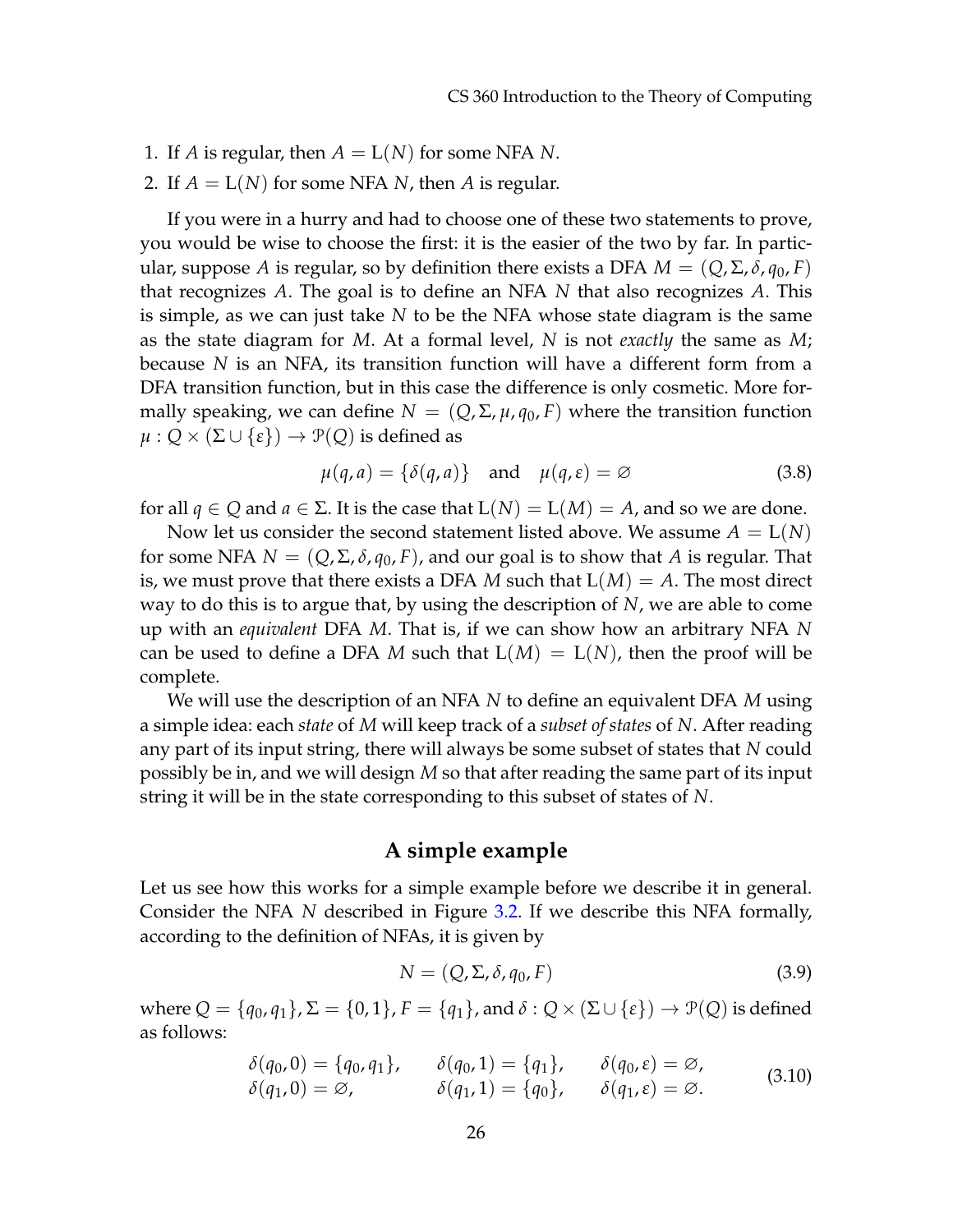

Figure 3.2: An NFA that will be converted into an equivalent DFA.

<span id="page-6-0"></span>

<span id="page-6-1"></span>Figure 3.3: A DFA equivalent to the NFA from Figure [3.2.](#page-6-0)

We are going to define an DFA *M* having one state for every subset of states of *N*. We can name the states of *M* however we like, so we may as well name them directly with the subsets of *Q*. In other words, the state set of *M* will be the power set  $P(Q)$ .

Consider the state diagram in Figure [3.3.](#page-6-1) Formally speaking, this DFA is given by

*M* =  $(\mathcal{P}(Q), \Sigma, \mu, \{q_0\}, \{\{q_1\}, \{q_0, q_1\}\}),$  (3.11)

where the transition function  $\mu$  :  $\mathcal{P}(Q) \times \Sigma \rightarrow \mathcal{P}(Q)$  is defined as

$$
\mu(\{q_0\}, 0) = \{q_0, q_1\}, \qquad \mu(\{q_0\}, 1) = \{q_1\}, \n\mu(\{q_1\}, 0) = \varnothing, \qquad \mu(\{q_1\}, 1) = \{q_0\}, \n\mu(\{q_0, q_1\}, 0) = \{q_0, q_1\}, \qquad \mu(\{q_0, q_1\}, 1) = \{q_0, q_1\}, \n\mu(\varnothing, 0) = \varnothing, \qquad \mu(\varnothing, 1) = \varnothing.
$$
\n(3.12)

One can verify that this DFA description indeed makes sense, one transition at a time.

For instance, suppose at some point in time *N* is in the state *q*0. If a 0 is read, it is possible to either follow the self-loop and remain on state  $q_0$  or follow the other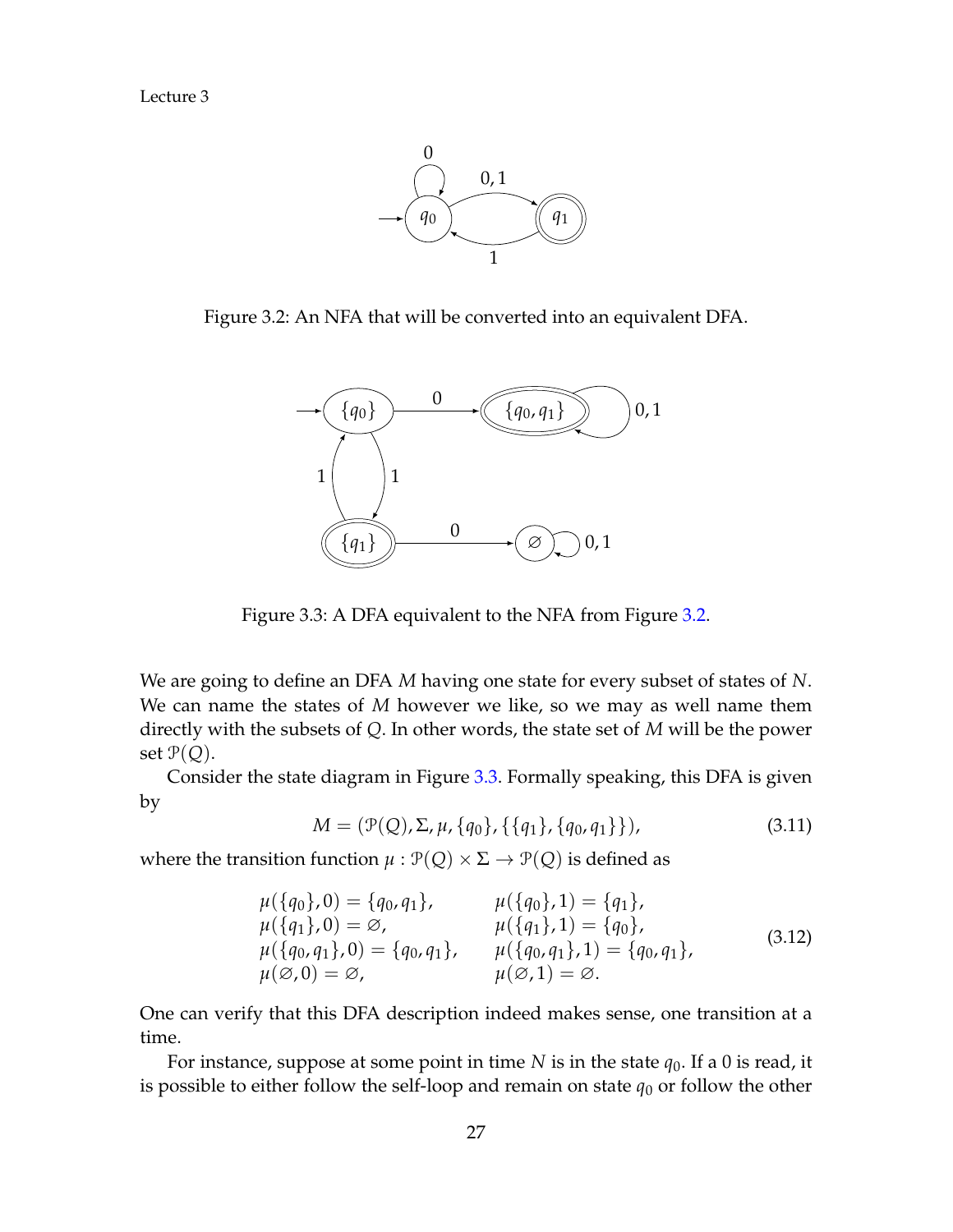transition and end on  $q_1$ . This is why there is a transition labeled 0 from the state  ${q_0}$  to the state  ${q_0, q_1}$  in *M*; the state  ${q_0, q_1}$  in *M* is representing the fact that *N* could be either in the state  $q_0$  or the state  $q_1$ . On the other hand, if *N* is in the state *q*<sup>1</sup> and a 0 is read, there are no possible transitions to follow, and this is why *<sup>M</sup>* has a transition labeled 0 from the state {*q*1} to the state ∅. The state ∅ in *<sup>M</sup>* is representing the fact that there are not any states that *N* could possibly be in (which is sensible because *N* is an NFA). The self-loop on the state ∅ in *M* labeled by 0 and 1 represents the fact that if *N* cannot be in any states at a given moment, and a symbol is read, there still are not any states it could be in. You can go through the other transitions and verify that they work in a similar way.

There is also the issue of which state is chosen as the start state of *M* and which states are accept states. This part is simple: we let the start state of *M* correspond to the states of *N* we could possibly be in without reading any symbols at all, which is  $\{q_0\}$  in our example, and we let the accept states of M be those states corresponding to any subset of states of *N* that includes at least one element of *F*.

#### **The construction in general**

Now let us think about the idea suggested above in greater generality. That is, we will specify a DFA *M* satisfying  $L(M) = L(N)$  for an *arbitrary* NFA

$$
N = (Q, \Sigma, \delta, q_0, F). \tag{3.13}
$$

One thing to keep in mind as we do this is that *N* could have *ε*-transitions, whereas our simple example did not. It will, however, be easy to deal with *ε*-transitions by referring to the notion of the *ε-closure* that we discussed earlier. Another thing to keep in mind is that *N* really is arbitrary—maybe it has 1,000,000 states or more. It is therefore hopeless for us to describe what is going on using state diagrams, so we will do everything abstractly.

First, we know what the state set of *M* should be based on the discussion above: the power set  $\mathcal{P}(Q)$  of Q. Of course the alphabet is  $\Sigma$  because it has to be the same as the alphabet of *N*. The transition function of *M* should therefore take the form

$$
\mu: \mathcal{P}(Q) \times \Sigma \to \mathcal{P}(Q) \tag{3.14}
$$

in order to be consistent with these choices. In order to define the transition function *µ* precisely, we must therefore specify the output subset

$$
\mu(R, a) \subseteq Q \tag{3.15}
$$

for every subset  $R \subseteq Q$  and every symbol  $a \in \Sigma$ . One way to do this is as follows:

<span id="page-7-0"></span>
$$
\mu(R, a) = \bigcup_{q \in R} \varepsilon(\delta(q, a)). \tag{3.16}
$$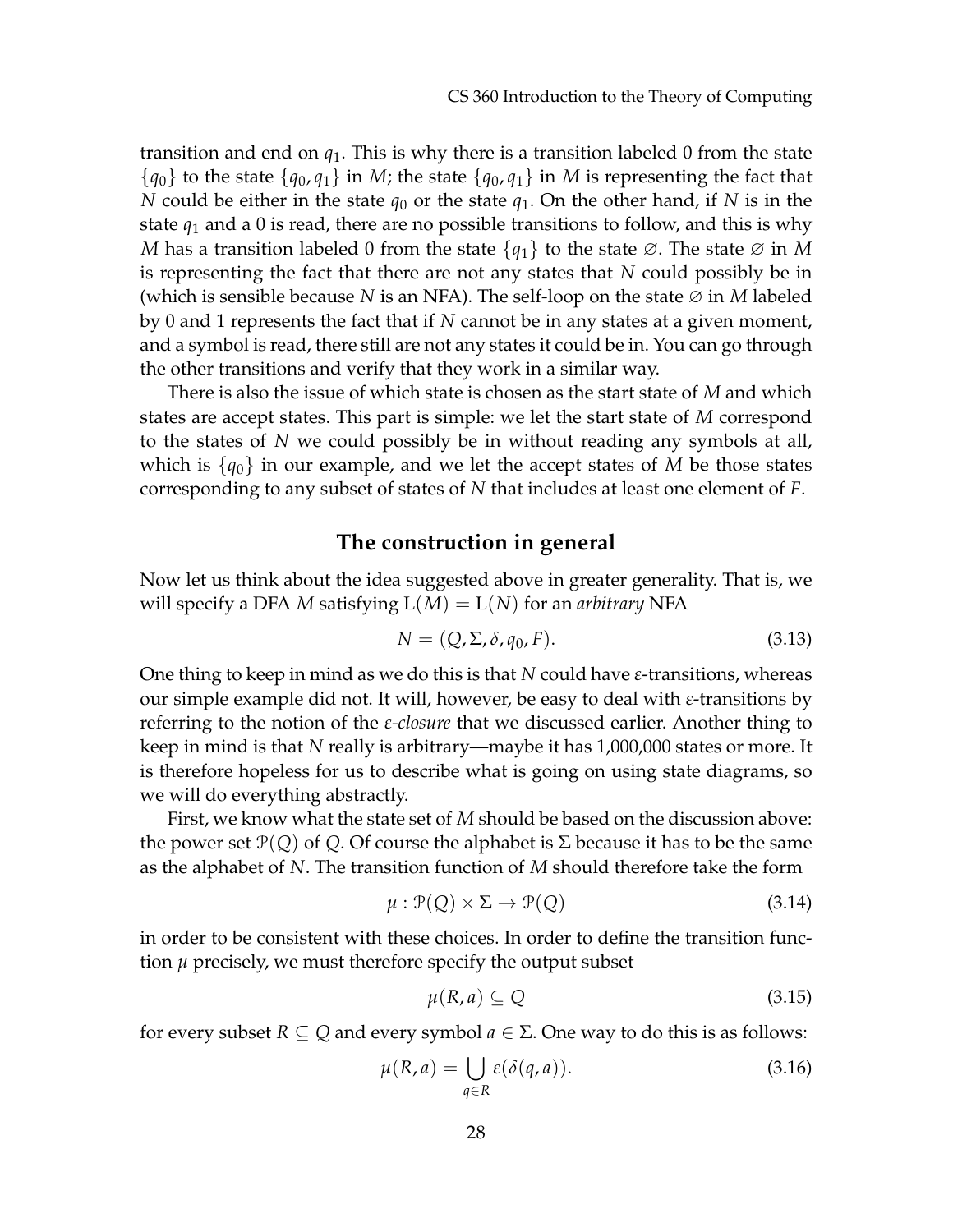In words, the right-hand side of [\(3.16\)](#page-7-0) represents every state in *N* that you can get to by (i) starting at any state in *R*, then (ii) following a transition labeled *a*, and finally (iii) following any number of *ε*-transitions.

The last thing we need to do is to define the initial state and the accept states of *M*. The initial state is  $\varepsilon({q_0})$ , which is every state you can reach from  $q_0$  by just following *ε*-transitions, while the accept states are those subsets of *Q* containing at least one accept state of *N*. If we write  $G \subseteq \mathcal{P}(Q)$  to denote the set of accept states of *M*, then we may define this set as

$$
G = \{ R \in \mathcal{P}(Q) : R \cap F \neq \varnothing \}. \tag{3.17}
$$

The DFA *M* can now be specified formally as

$$
M = (\mathcal{P}(Q), \Sigma, \mu, \varepsilon(\{q_0\}), G). \tag{3.18}
$$

Now, if we are being honest with ourselves, we cannot say that we have *proved* that for every NFA *N* there is an equivalent DFA *M* satisfying  $L(M) = L(N)$ . All we have done is to define a DFA *M* from a given NFA *N* that *seems* like it should satisfy this equality. It is, in fact, true that  $L(M) = L(N)$ , but we will not go through a formal proof that this really is the case. It is worthwhile, however, to think about how we would do this if we had to.

First, if we are to prove that the two languages  $L(M)$  and  $L(N)$  are equal, the natural way to do it is to split it into two separate statements:

1. 
$$
L(M) \subseteq L(N)
$$
.

2. 
$$
L(N) \subseteq L(M)
$$
.

This is often the way to prove the equality of two sets. Nothing tells us that the two statements need to be proved in the same way, and by doing them separately we give ourselves more options about how to approach the proof. Let us start with the subset relation  $L(N) \subseteq L(M)$ , which is equivalent to saying that if  $w \in L(N)$ , then  $w \in L(M)$ . We can now fall back on the definition of what it means for N to accept a string *w*, and try to conclude that *M* must also accept *w*. It is a bit tedious to write everything down carefully, but it is possible and maybe you can convince yourself that this is so. The other relation  $L(M) \subseteq L(N)$  is equivalent to saying that if  $w \in L(M)$ , then  $w \in L(N)$ . The basic idea here is similar in spirit, although the specifics are a bit different. This time we start with the definition of acceptance for a DFA, applied to *M*, and then try to reason that *N* must accept *w*.

A different way to prove that the construction works correctly is to make use of the functions  $\delta^*$  and  $\mu^*$ , which are defined from  $\delta$  and  $\mu$  as we discussed in the